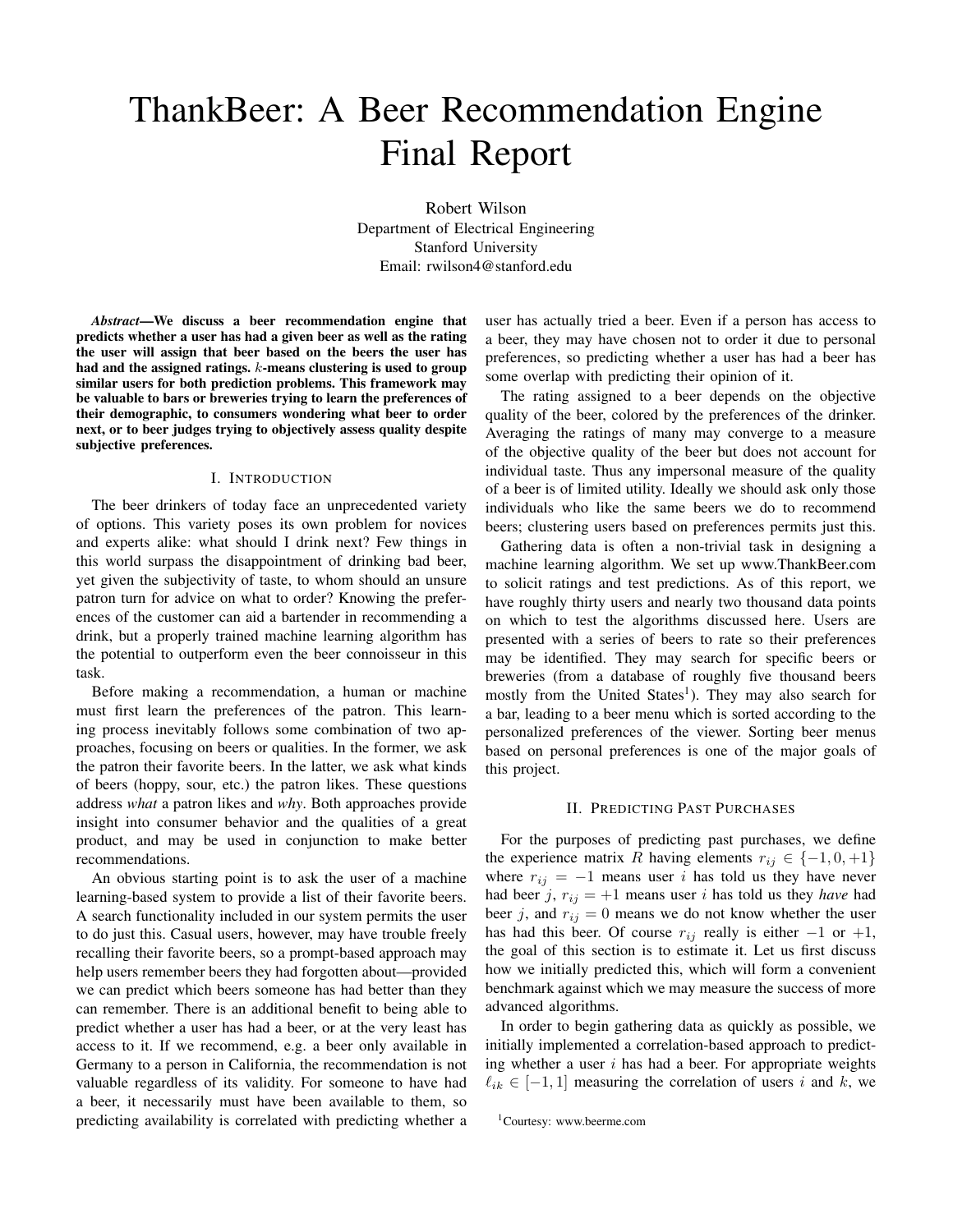predict

$$
\hat{r}_{ij} = \text{sign}\left(\frac{\sum_{k \neq i} \ell_{ik} r_{kj}}{\sum_{k \neq i} |r_{kj}|}\right)
$$

In determining the correlation coefficient  $\ell_{ik}$ , we wanted to capture the idea that two users having the same beer says more than two users not having had a beer (given the typical user has had relatively few beers). Thus we defined

$$
r'_{ij} = \begin{cases} +2 & r_{ij} = +1\\ r_{ij} & \text{otherwise} \end{cases}
$$

and using the Pearson correlation for  $\ell_{ik}$ :

$$
\ell_{ik} = \frac{\sum_{j \in \mathcal{B}} (r'_{ij} - \bar{r}'_i)(r'_{kj} - \bar{r}'_k)}{\sqrt{\sum_{j \in \mathcal{B}} (r'_{ij} - \bar{r}'_i)^2} \sqrt{\sum_{j \in \mathcal{B}} (r'_{kj} - \bar{r}'_k)^2}}
$$

with bar denoting average over the absent index. Sums (including in computing the unshown averages) are over only those beers for which  $r_{ij}$  and  $r_{kj}$  are actually known. In the case these two users have no beers in common, their correlation is undefined.

By considering all data gathered to date, we can apply the Leave One Out Cross Validation process to measure the success of this benchmark algorithm. We remove a single datum, predict the label for that datum based on the residual data, and count the errors. Because we would like to recommend beers the user can easily access without flying around the world, we are concerned primarily with the rate of false positives (cases where we thought a user had had a beer, but in fact had not). This is most important when requesting ratings from the user for the purposes of learning preferences. The user can only rate beers they have had; it is frustrating only to be presented beers the user has never heard of. Thus when learning preferences, a natural strategy is to present the beer we are most confident the user has had, but not yet rated. The error of the algorithm, then, is the number of false positives divided by the total number of positives. Our benchmark algorithm has an error of  $49\%$ . This seemingly large error is partially because only  $25\%$  of our data points are positive, which in turn reflects the failure of our algorithm to present the user with beers they have had.

Let's try a different approach. We model the event that user  $i$  has had beer  $j$  as a Bernoulli random variable with parameter  $\phi_i$ . That is, all users are considered the same, and  $r_{ij}$  is simply drawn from this distribution, taking on value  $+1$ with probability  $\phi_j$  and  $-1$  with probability  $(1-\phi_j)$ . We can estimate  $\phi_j$  as

$$
\hat{\phi}_j = \frac{\sum_i \mathbb{1}\{r_{ij} = +1\}}{\sum_i \mathbb{1}\{r_{ij} \neq 0\}}
$$

and predict  $\hat{r}_{ij} = 1$  if  $\hat{\phi}_j > 0.5$  and  $-1$  otherwise. Simple enough, but the resulting error is  $47\%$ . Let's adopt a clustering approach, modeling  $r_{ij} \sim \text{Bern}(\phi_{c(i)j})$  with user i in cluster  $c(i) \in \{1, \ldots, k\}$ . The updated estimate

$$
\hat{\phi}_{c(i)j} = \frac{\sum_{\ell} \mathbb{1}\{c(\ell) = c(i)\} \mathbb{1}\{r_{\ell j} = +1\}}{\sum_{\ell} \mathbb{1}\{c(\ell) = c(i)\} \mathbb{1}\{r_{\ell j} \neq 0\}}
$$



Fig. 1. Error with increasing number of clusters

considers only those users in the same cluster as user i. While user ratings are restricted to be  $\pm 1$ , cluster centroids are allowed to take on any value, being the average of the user ratings in that cluster. So  $c \in \mathbb{R}^{k \times |\mathcal{B}|}$  (where  $|\mathcal{B}|$  is the number of beers) has entries

$$
c_{ij} = \frac{\sum_{\ell} r_{\ell j} \mathbb{1}\{c(\ell) = i\}}{\sum_{\ell} \mathbb{1}\{c(\ell) = i\}}
$$

We use the  $L_1$  norm in determining the cluster for a user  $\ell$ :

$$
c(\ell) = \arg\min_i \sum_j |r_{\ell j} - c_{ij}|
$$

summing over only those beers for which we know  $r_{\ell j}$ . We use the standard approach, initializing centroids randomly, and iteratively assigning users to clusters and redetermining centroids until convergence. Fig. 1 shows the mean error as the number of clusters increased. Because of the random initialization, the error varied from run to run, so twenty trials were considered for each data point shown in the figure, with the associated standard deviation shown as dashed lines about the mean. This type of graph is displayed throughout this paper; dashed lines always represent one standard deviation above and below the mean, shown as a solid line.

We found something interesting: the error actually diminished if we ignored one of the users. Fig. 1 shows in red the LOOCV error when ignoring said user. This user was unusually experienced; we hypothesize because we have relatively few users, he unduly influenced the clustering. Since he has had more beers than anyone else in this study only one other person was in his cluster (the author, actually) except when the number of clusters was low. Thus any beer he has had the author hasn't led to a false positive. This shows the importance of having numerous persons in each cluster.

We must decide the number of clusters to use. For the purposes of this report, and in light of the number of users, we simply looped over all the options, capping at half the users. In light of the aforementioned finding, fewer clusters having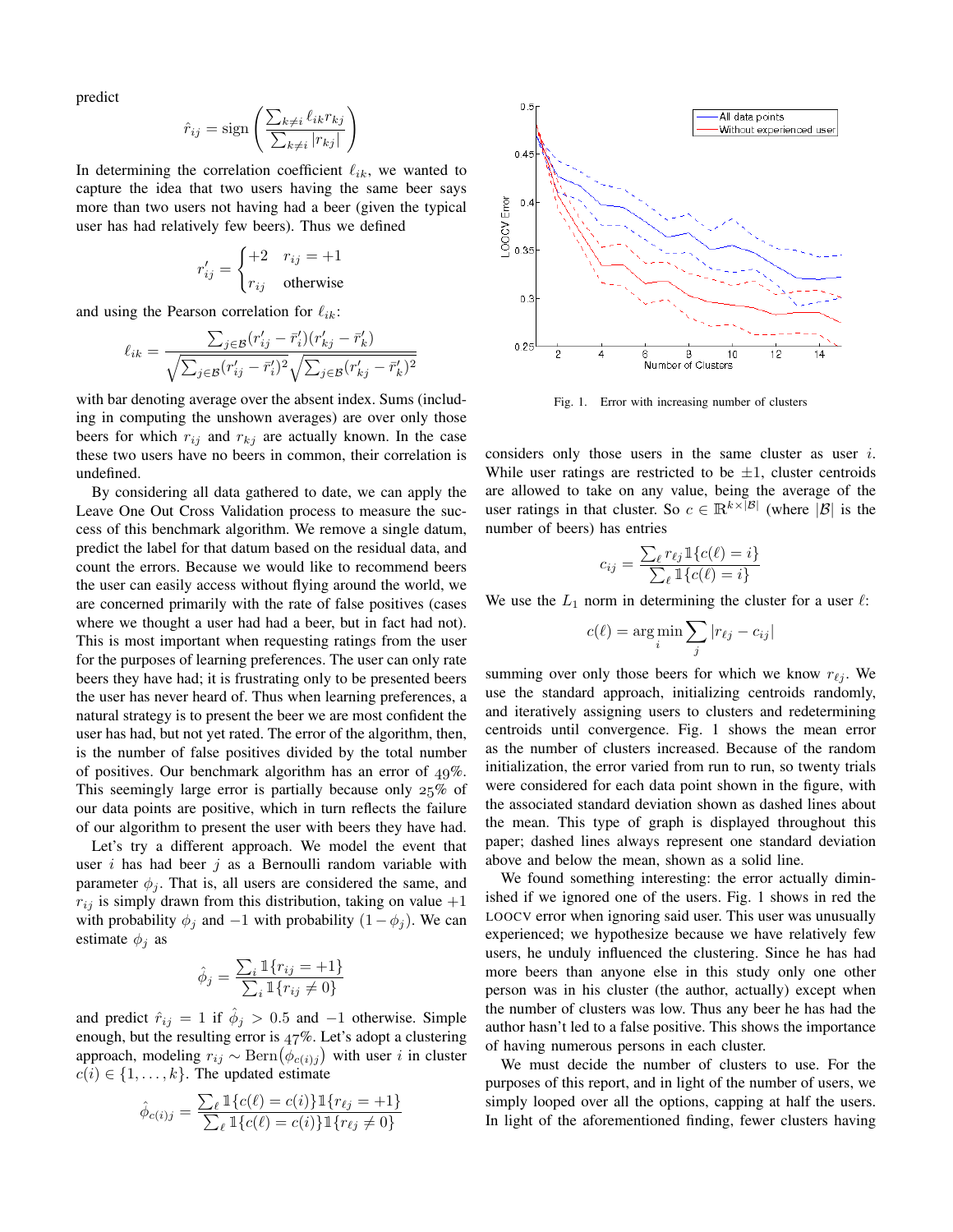

Fig. 2. Brewery and state-based clustering error

many users are preferable for robustness. However, our data shows the error continued to decrease as the number of clusters was increased. Intuition sheds some light on the situation. We conjecture based on personal experience there are two types of beer drinkers: aficionados who have tried many of the beers available in their area, and novices, who do not actively seek out good beers and only drink what is available at the typical bar or party. We conjecture further that novices throughout the United States will have had mostly the same beers, while aficionados will exhibit geographical diversity owing to the small distribution region of most craft breweries. Thus the number of clusters, intuitively, should be one (for the novices) plus the number of major brewing centers represented in the database. At this point there is insufficient data to confirm or reject this hypothesis.

One method to make better use of a small data set is to project the features to a smaller space. The problems we encountered are partially due to few people having had a particular beer. Yet in predicting availability, it seems reasonable to conjecture that if a person has access to one beer from a brewery, they likely have access to others. While the flagship beer of a brewery tends to have a wider distribution region than smaller batches such as seasonal beers, it seems reasonable to base our clustering algorithm on breweries instead of beers: if two users have had beers from the same brewery, they are similar. Fig. 2 shows the resulting LOOCV error. This brewerybased strategy did not perform as well as the original  $k$ -means approach; clustering based on the city or state of the brewery did still worse. New ideas are needed to make further progress.

# III. PREDICTING RATING

A user may rate a beer out of five stars. The prediction strategy initially implemented (again in the interest of getting something working as quickly as possible) mirrors the correlation-based approach that formed our benchmark strategy for predicting whether a user had had a beer. For this section,  $r_{ij} \in \{0, 1, \ldots, 5\}$  represents the rating assigned



Fig. 3. Prediction error

by user  $i$  to beer  $j$ , with 0 denoting the user has not rated this beer (perhaps because they have not had it). We would like to predict how a user would rate a beer if they had it.

The correlation-based strategy predicts a weighted average of the ratings other users have assigned the beer under consideration. The rating profile for a user  $i$  is normalized according to:

$$
r'_{ij} = \frac{r_{ij} - \bar{r}_i}{\sqrt{\sum_j (r_{ij} - \bar{r}_i)^2}}
$$
(1)

The normalized predicted rating for user  $i$  is

$$
\hat{r}'_{ij} = \frac{\sum_{k \neq i} \rho_{ik} r'_{kj} \mathbbm{1}\{r_{kj} > 0\}}{\sum_{k \neq i} \mathbbm{1}\{r_{kj} > 0\}}
$$

where  $\rho_{ik}$  is the Pearson correlation for the ratings of users i and  $k$ . The unnormalized predicted rating is found by inverting Equation 1 and then rounding to the nearest integer. (Rounding was not initially used, but is useful to compare against the multinomial distribution-based methods discussed below.) Via the same Leave One Out Cross Validation procedure discussed above, we may predict the rating for a single datum using the remaining data and compare against the actual value. The errors, defined as the difference between prediction and reality, were distributed as shown in the histogram of Fig. 3. The approximate symmetry of the histogram shows the strategy overrates as often as it underrates. The average of the absolute value of the errors was 0.78.

We can model the rating as being drawn from a multinomial distribution where  $r_{ij} = k$  with probability  $\phi_{jk}$ ,  $k = 1, \ldots, 5$  $(\sum_{k=1}^{5} \phi_{jk} = 1$  for all beers j), which ignores the individual preferences of the users. We estimate

$$
\hat{\phi}_{jk} = \frac{\sum_{\ell} \mathbb{1}\{r_{\ell} = k\}}{\sum_{\ell} \mathbb{1}\{r_{\ell j} > 0\}}
$$

The predicted rating is  $\arg \max_k \hat{\phi}_{jk}$ . Alternatively we could simply predict the average over all ratings and round at the end.